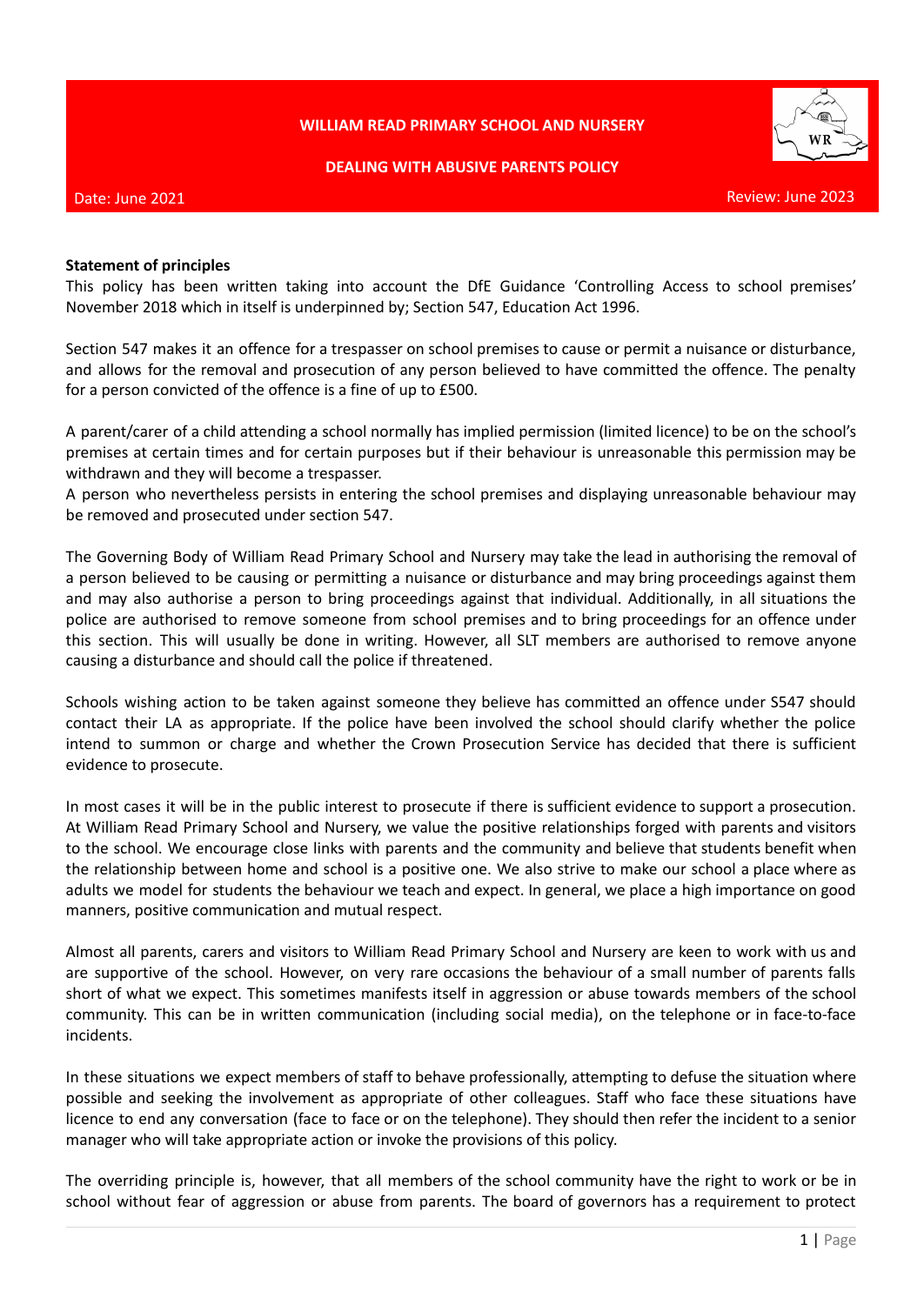staff and students from such aggression. The progress and well-being of the parent's child(ren) will be fully considered. Actions taken against the parent will be reasonable and proportionate. The parent will have the opportunity to put their views forward at every stage. In the case of the imposition of conditions or a ban from school, robust review processes involving the Chair of Governors and then the governing body are in place to ensure fairness.

### **Definition of unacceptable behaviour:**

We consider that aggressive, abusive or insulting behaviour or language from a parent presents a risk to staff or students. Unacceptable behaviour is such that makes a member of staff or student feel threatened. This can be through face-to-face contact, on the telephone or in written communication (including social media). The following is not an exhaustive list but seeks to provide illustrations of such behaviour:

- any kind of insult as an attempt to demean, embarrass or undermine
- any kind of threat
- raising of voice so as to be intimidating, shouting at members of the school staff, either in person or over the telephone;
- physical intimidation, e.g. by standing very close to him/her or the use of aggressive hand gestures
- threatening behaviour;
- threatening language or swearing
- any kind of physical abuse
- pushing;
- hitting, e.g. slapping, punching and kicking;
- spitting;
- breaching the school's security procedures.
- allegations which turn out to be vexatious or malicious.

The school's approach to dealing with incidents If a parent/carer/visitor behaves in an unacceptable way towards a member of the school community, the head teacher or appropriate senior staff will assess the level of risk before deciding on a future course of action. The course of action will be reasonable and commensurate with the assessed level of risk.

### **Risk Assessment:**

The Headteacher or senior leader will carry out a risk assessment in order to help make a decision about the level of response. In all cases the response will be reasonable and proportionate. The senior leader will consider the following questions:

- What form did the abuse take?
- What evidence is there?
- What do witnesses say happened?
- Are there previous incidents to take into consideration?
- Do members of staff/students feel intimidated by the parent's behaviour?
- Is there any evidence of provocation?
- How high is the assessed risk that this will be repeated or there will be retaliation at the school's action? (low, medium, high).

### **Recording of Incidents:**

Staff/students subject to abuse and witnesses will make written statements about incident(s) which will be kept in a file with subsequent letters. This file will be kept by the Headteacher. Depending on an assessment of the risk of retaliation to witnesses or individuals, statements made by adults may be made available to the parent if they request it.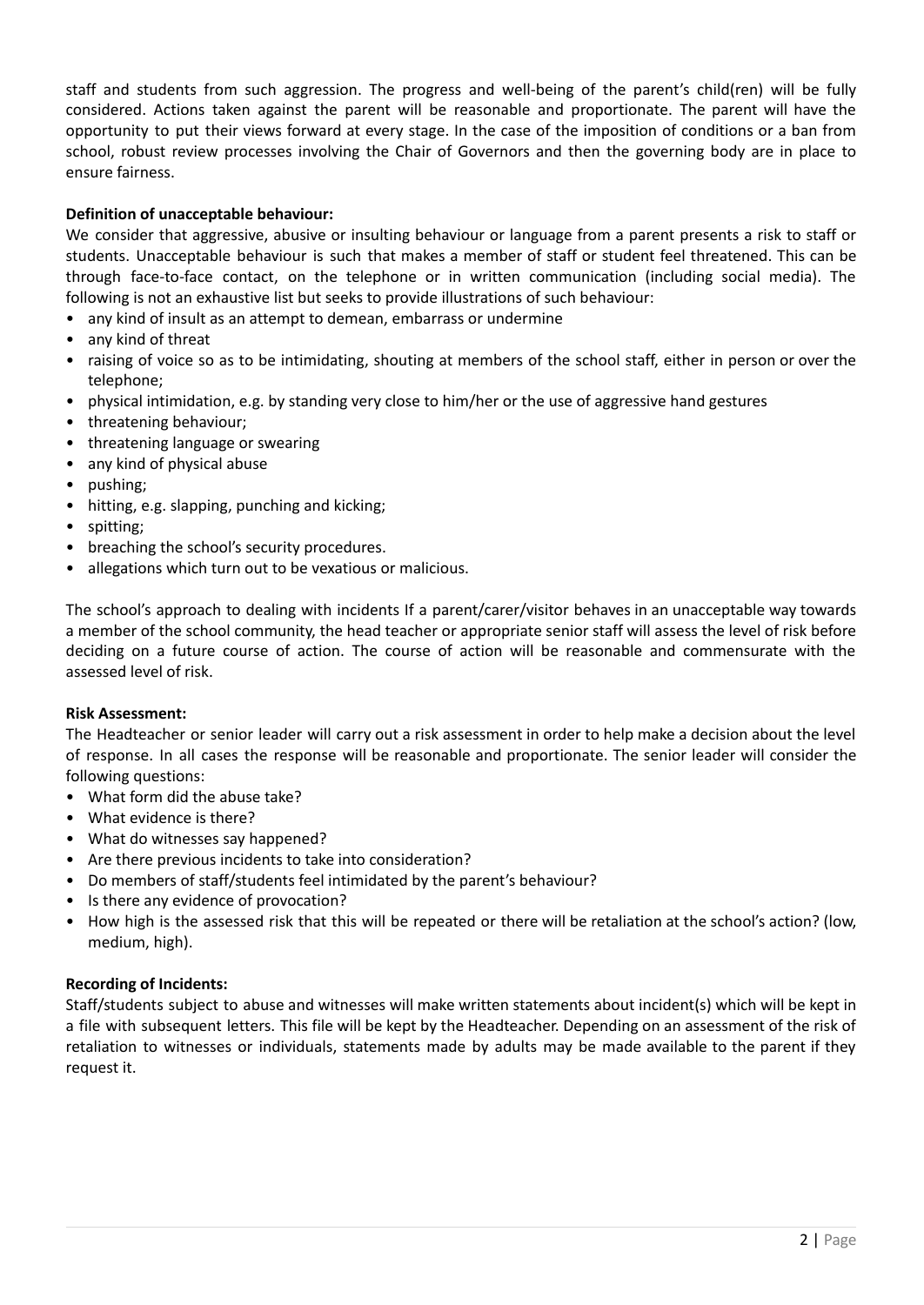### **The School's response:**

Following the completion of the risk assessment, the Headteacher will decide the level of action to be taken. Actions will include the following:

1. Clarify to the parent what is considered acceptable behaviour by the school.

In some instances it may be appropriate simply to ensure the parent is clear about behaviour standards expected by the school. This could be explained by a letter from the Headteacher. This letter may contain a warning about further action if there are further incidents. The parent will be invited to write to the Headteacher with his/her version of events within 10 working days. Depending on the parent's response a meeting may then be held to discuss the situation and how this can be avoided in future.

- 2. Invite the parent to an informal meeting to discuss events
	- This could be helpful to discuss and diffuse the situation.

The safety and well-being of those attending such a meeting must be carefully considered. Members of school staff will always be accompanied by at least one other colleague at any such meeting. Consideration should be given to the seating arrangements, and care taken to ensure exits cannot be blocked by a parent who could potentially become aggressive.

The main points of discussion and any agreed actions should be noted, and a follow-up letter or e-mail sent to confirm the school's expectations and any agreed actions.

3. Impose conditions on the parent's contact with the school and its staff

Although fulfilling a public function, schools are private places. The public has no automatic right of entry. Parents of enrolled students have an 'implied licence' to come onto school premises at certain stated times. It is for schools to define and set out the extent of such access. Parents exceeding this would be trespassing. Depending on the type, level or frequency of the unacceptable behaviour, the school may consider imposing conditions on the parent's contact with the school.

These conditions may include (but are not exclusively):

- being accompanied to any meeting with a member of school staff by a member of SLT
- restricting contact by telephone to named members of the senior leadership team
- restricting written communications to named members of the senior leadership team
- restricting attendance at school events to those where the parent will be accompanied by a member of the senior leadership of the school
- any other restriction as deemed reasonable and proportionate by the Headteacher.

In this case the parent will be informed by letter from the Headteacher the details of the conditions that are being imposed. The parent would then be given 10 working days from the date of that letter to make representations in writing about the conditions to the Chair of Governors. The Chair of Governors would then decide whether to confirm or remove the conditions. This would be communicated to the parent in writing within 10 working days of the date of the parent's letter.

If the decision is to confirm the conditions imposed, this decision will be reviewed by the governing body after approximately six months (and every six months after that, if appropriate). The parent will be invited to make a written representation to the governors. This and the evidence from the Headteacher will be considered at a meeting of the full governing body. Governors may decide to maintain, extend or remove the conditions. The decision of the review will be communicated to the parent by the clerk to the governors within 10 days of the date of the meeting.

When deciding whether it will be necessary to maintain, extend or remove the conditions, governors will give consideration to the extent of the parent's compliance with the conditions, any appropriate expressions of regret and assurance of future good conduct received from him/her and any evidence of the parent's co-operation with the school in other respects.

### 4. Imposing a ban

Where other procedures have been exhausted and aggression or intimidation continues OR where there is an extreme act of violence then the school may consider banning the individual from school premises. This will include banning a parent from accessing school staff by written communication or telephone.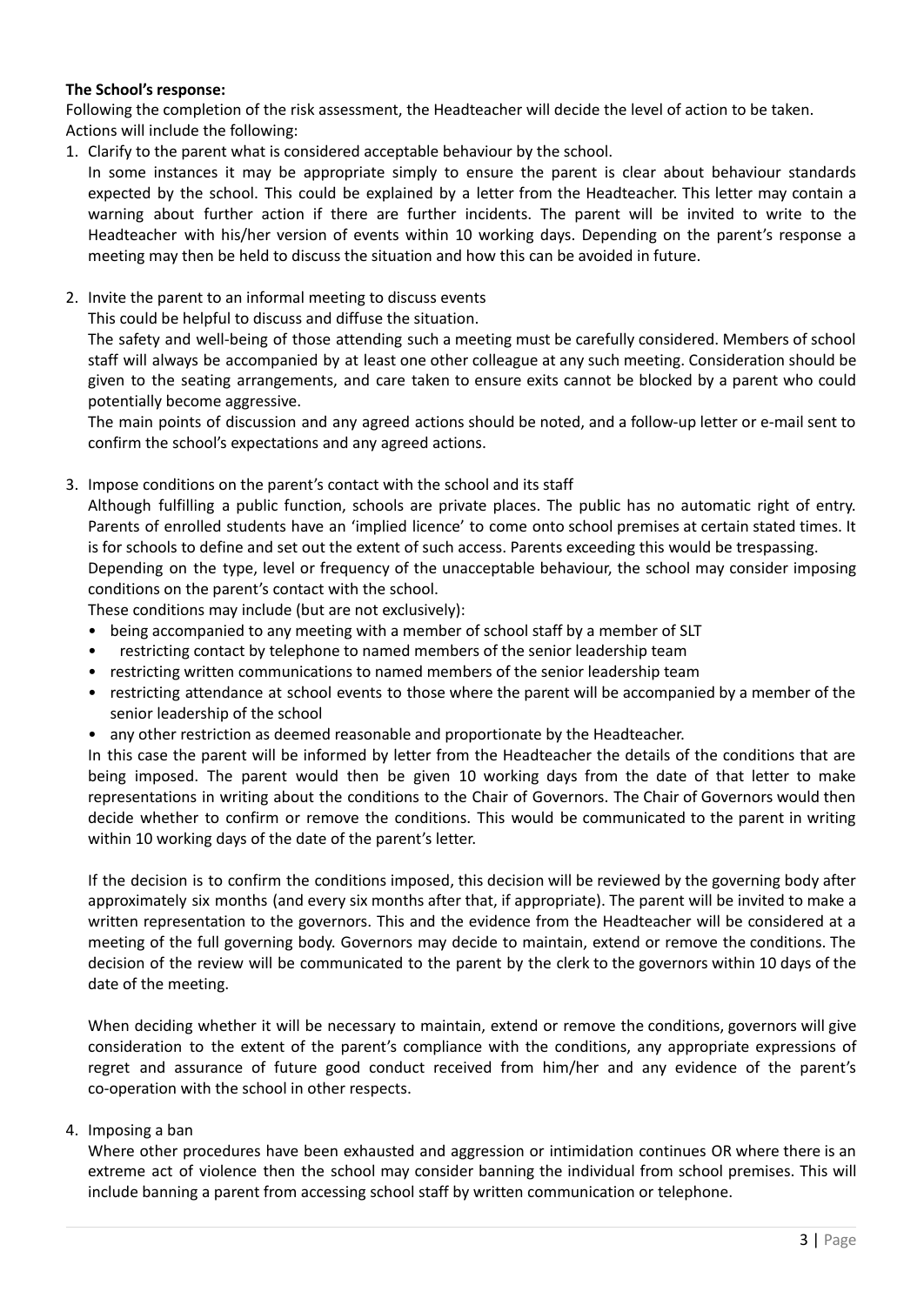In these circumstances, the individual would be advised in writing by the Headteacher that a provisional ban is being imposed. The parent would then be given 10 working days from the date of that letter to make representations about the ban in writing to the Chair of Governors. The Chair of Governors would then decide whether to confirm or remove the ban. This would be communicated to the parent in writing within 10 working days of the receipt of their letter.

If the Chair's decision is to confirm the ban, parents in these circumstances will be offered an annual meeting about their child's progress, usually with a member of senior staff.

A decision to impose a ban will be reviewed by the governing body after approximately six months (and every six months after that, if appropriate). The parent will be invited to make a written representation to the governors; this and the evidence from the Headteacher will be considered at a meeting of the full governing body. Governors may decide to remove the ban, extend the ban or impose conditions on parent's access to the school. The decision of the review will be communicated to the parent by the clerk to the governors within 10 days of the date of the meeting.

In deciding whether to remove or extend the ban or impose conditions, governors will give consideration to the extent of the parent's compliance with the ban, any appropriate expressions of regret and assurance of future good conduct received from him/her and any evidence of the parent's co-operation with the school in other respects.

5. Removal from school

Parents who have been banned from the school premises and continue to cause a nuisance will be deemed to have committed a section 547 offence. They will be considered trespassers. In these circumstances the offender may be removed from school. This may be carried out by a police officer or person authorised by the governing body. Legal proceedings may be brought against the parent.

6. Complaints policy

Any parental complaint that arises from incidents of abusive behaviour will be dealt with under the complaints policy.

### **Appendices**

### Warning

Model letter 1: This is an initial letter from the Headteacher to ensure the parent is clear about behaviour standards expected by the school. This letter contains a warning about further action if there are other incidents. The letter invites a written response and suggests a meeting.

Imposing conditions on the parent's attendance at school events

Model letter 2: This is a letter from the Headteacher informing parents of the school's decision to impose conditions on the parent's attendance at school events, pending review by the Chair of Governors

Model letter 3: Letter from the Chair of Governors informing parent of her decision to confirm or remove the conditions

Imposing a ban

Model letter 4: Letter from Headteacher Informing parents of the school's intention to impose a ban on their attendance at school premises, pending review by the Chair of Governors

Model letter 5: Letter from the Chair of Governors informing parent of her decision to confirm or remove ban Reviewing the decision to impose conditions or impose a ban

Model Letter 6: Letter from clerk to governors requesting statement from parents to governing body for review of decision.

Model letter 7: Letter from clerk to the governors to confirm the outcome of further reviews of decisions where the imposition of conditions/ban has been extended or removed.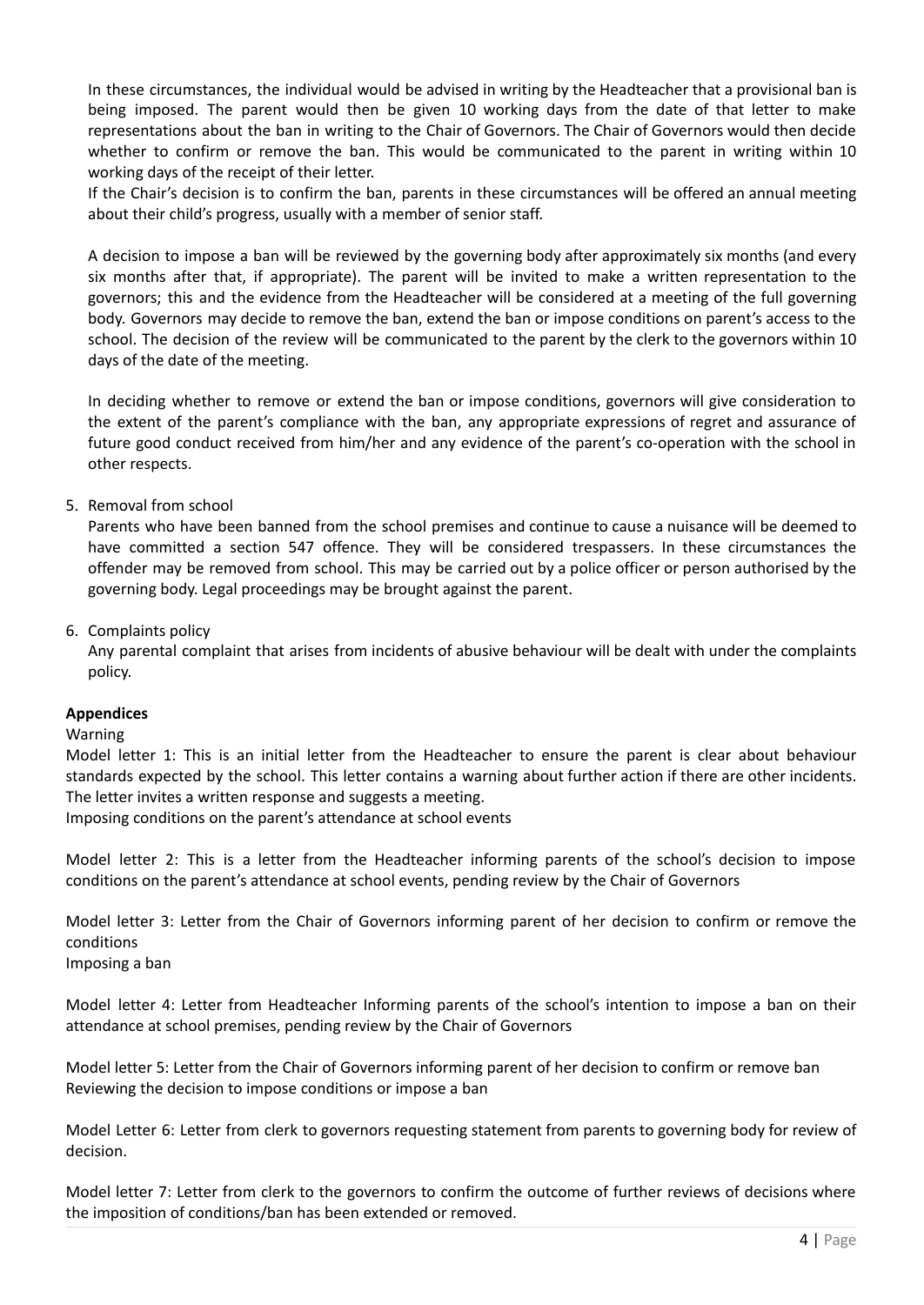# **Model Letter 1**

Warning (sent by Headteacher) Recorded delivery

Dear

I have received a report about your conduct at the school (enter date and time or details).

This appears to fall far short of that we would expect of a parent of a student at William Read Primary School and Nursery.

(Add factual summary of the incident and of its effect on staff, pupils, and other parents.)

I must inform you that the governing body will not tolerate aggression towards members of the school community and will act to protect its staff and students from any form of abuse or intimidation. I should warn you that any future conduct of this nature could result in the school imposing conditions restricting your access to the school or banning you from contacting or attending the school altogether.

I wish to give you an opportunity to give me in writing any comments or observations of your own in relation to the report which I have received about your conduct. Please do so within 10 working days of the date of this letter. These comments may include any assurances you are prepared to give about your future good conduct. There is then an option for us to meet to discuss the situation and how it can be avoided in the future.

Details of our policy on dealing with abusive parents can be found on our website.

Yours sincerely

Head Teacher cc: Chair of Governors

## **Model Letter : 2**

Imposing conditions on the parent's attendance at school events, pending review (sent by Headteacher) Recorded delivery

Dear

I have received a report from the (name of staff) about your conduct on

……………………………… at …………………………………… .

### (add summary of incident and its effect on staff and pupils)

(You will recollect that I have already written to you about a previous incident on (date) warning you of the consequence of any further insulting or aggressive behaviour on your part)

I must inform you that the governors, in line with our policy, will not tolerate conduct of this nature on the school premises and will act to defend school staff and pupils.

I am therefore writing to inform you that I am imposing conditions on the contact you may have with school. These are as follows: (delete as appropriate)

- You must be accompanied to any meeting with a member of school staff
- You may not contact by telephone or in writing any member of staff. You may contact either myself or the chair of the governing body.
- You may not attend any events for parents except those where you will be accompanied by a member of the senior leadership of the school.
- Other as are reasonable and proportionate

The restrictions above are provisional until they have been reviewed by the Chair of Governors. Please consider them to be in force until you receive her confirmation.

The Chair of Governors will need to decide whether it is appropriate to confirm or overturn this decision. You may, if you wish, send her in writing any comments or observations of your own within 10 working days of the date of this letter. These comments may be to challenge or explain the facts of the incident, to express regret and give assurances about your future good conduct. They will then write to you with the outcome of her decision.

If on receipt of your comments, the Chair of Governors considers that my decision should be confirmed, you will be supplied with details of how the conditions will be reviewed by the governing body.

Yours sincerely

Headteacher

cc: Chair of Governors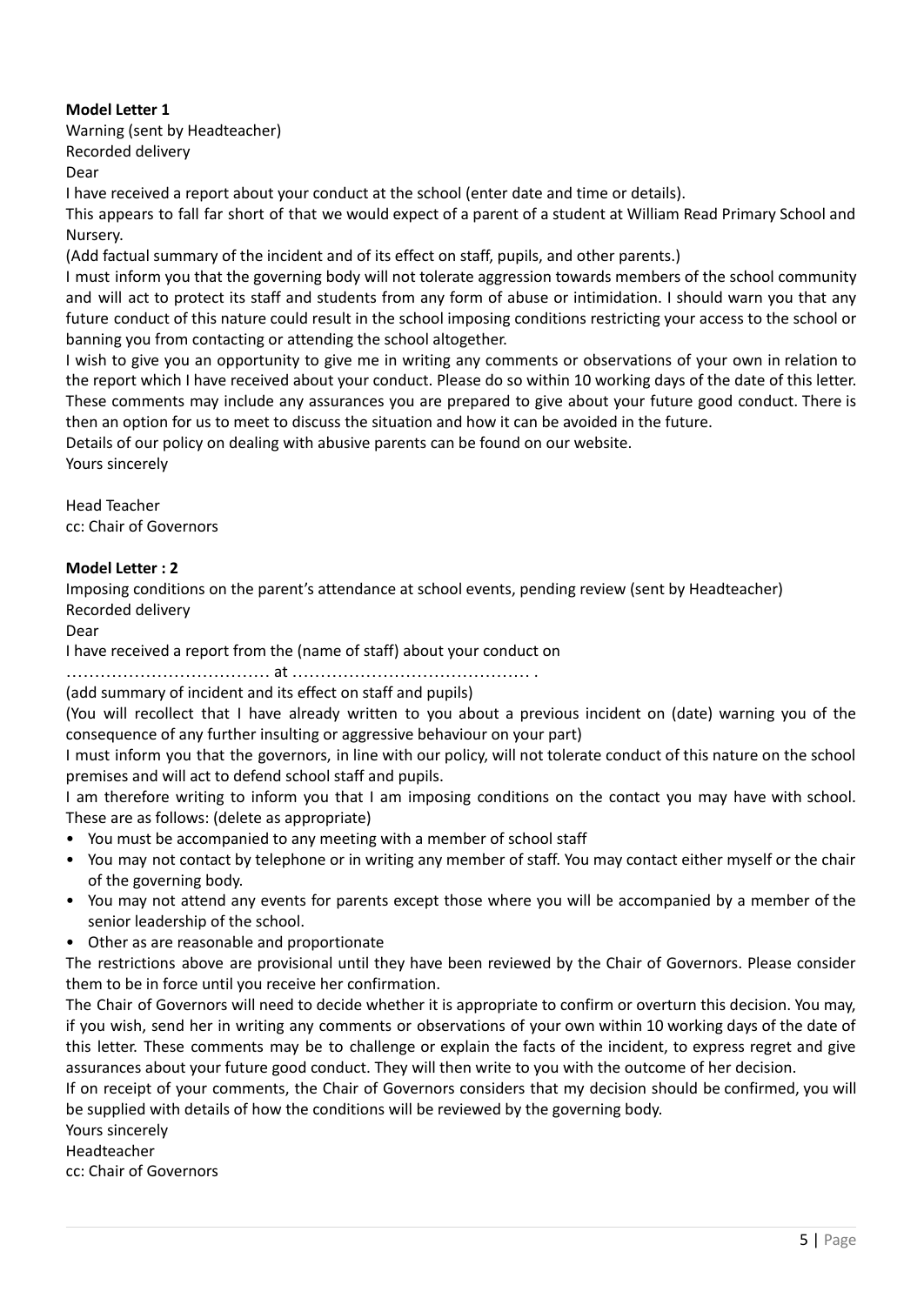## **Model : Letter 3**

Letter to confirm or overturn Headteacher's decision to impose conditions (sent by chair of governors) Recorded delivery

Dear

The Headteacher wrote to you on (date) to detail concerns about an incident when your behaviour towards (name) fell short of what we would expect as a school. You will be aware that they have written to you previously about your behaviour towards staff.

I have not received a written response from you/I have received a letter from you dated ...................... the contents of which I have considered carefully.

In the circumstances, and after further consideration of the Headteacher's report and your letter, I have determined that the decision to impose conditions on your contact with school should be confirmed. The conditions are as follows:

(Copy conditions from HT's letter)

This decision will be reviewed by the governing body in approximately six months' time. The Clerk to the Governors will write to you in advance of the meeting to ask you to provide a written statement for their consideration. When deciding whether it will be necessary to extend the application of conditions to attend school premises, consideration will be given to the extent of your compliance with the decision, any appropriate expressions of regret and assurance of future good conduct received from you; and any evidence of your cooperation with the school in other respects.

OR

In the circumstances, and after further consideration of the Headteacher's report and your letter, I have determined that the decision to impose conditions on you should be overturned. You may hence attend school events as normal. However, should there be a repeat of inappropriate behaviour towards staff all of the above sanctions may be applied.

Yours sincerely Chair of Governors cc: Headteacher

### **Model Letter 4:**

Imposition of a ban on contacting or attending the school, pending review (sent by Headteacher) Recorded delivery

Dear

I have received a report from the (name of staff) about your conduct on

……………………………… at …………………………………… .

(add summary of incident and its effect on staff and pupils)

You will recollect that I have already written to you about a previous incident on (date) warning you of the consequence of any further insulting or aggressive behaviour on your part.

I must inform you that the governors, in line with our policy, will not tolerate conduct of this nature on the school premises and will act to defend school staff and pupils.

I am therefore writing to inform you that I am recommending imposing a ban on you attending or contacting the school. This means you may not attend school for any reason whatsoever. You must not make contact with any member of staff by telephone or e-mail. You do, however, have the right to attend one meeting per year to discuss your child's progress. This meeting will be with me. I will contact you to arrange this.

The restrictions above are provisional until they have been reviewed by the Chair of Governors. Please consider them to be in force until you receive her confirmation.

The Chair of Governors will need to decide whether it is appropriate to confirm or overturn this decision. Please send them, in writing, any comments or observations of your own within 10 working days of the date of this letter. These comments may be to challenge or explain the facts of the incident, to express regret and give assurances about your future good conduct.

If on receipt of your comments, the Chair of Governors considers that my decision should be confirmed, you will be supplied with details of how this ban will be reviewed by the governing body.

Yours sincerely

Headteacher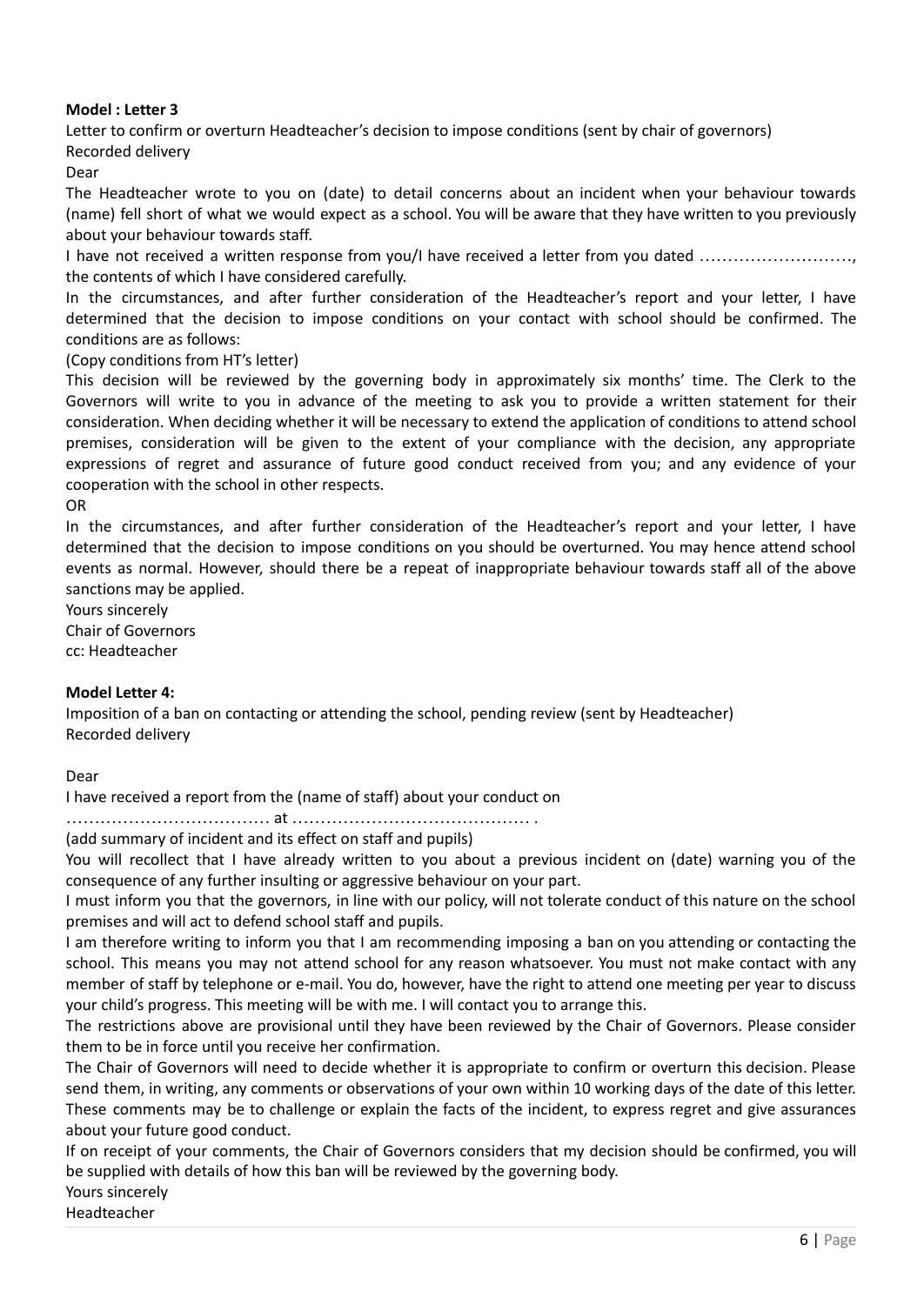### cc: Chair of Governors

### **Model Letter 5**

Letter to confirm or overturn Headteacher's decision to impose a ban (sent by chair of governors) Recorded delivery

Dear

The Headteacher wrote to you on (date) to detail concerns about an incident when your behaviour towards (name) fell far short of what we would expect as a school. You will be aware that she has written to you previously about your behaviour towards staff.

I have not received a written response from you/I have received a letter from you dated ………………………, the contents of which I have considered carefully.

In the circumstances, and after further consideration of the Headteacher's report and your letter, I have determined that the decision to impose a ban on you should be confirmed. This means you may not attend school for any reason whatsoever. You must not make contact with any member of staff by telephone or e-mail. You do, however, have the right to attend one meeting per year to discuss your child's progress. This meeting will be with Mrs Smith or a member of the senior team.

This decision will be reviewed in six months' time by the governing body. The Clerk to the Governors will write to you in advance of the meeting of the governing body to ask you to provide a written statement for their consideration. When deciding whether it will be necessary to extend the application of conditions to attend school premises, consideration will be given to the extent of your compliance with the decision, any appropriate expressions of regret and assurance of future good conduct received from you and any evidence of your cooperation with the school in other respects.

OR

In the circumstances, and after further consideration of the Headteacher's report and your letter, I have determined that the decision to impose a ban should be overturned. You may hence attend school events as normal. However, should there be a repeat of inappropriate behaviour towards staff all of the above sanctions may be applied.

Yours sincerely

Chair of Governors cc: Headteacher

## **Model Letter 6:**

Letter from clerk to the governors requesting parents' statement for review by GB (sent by clerk to governors) Recorded delivery

Dear

The Headteacher wrote to you on (date) to detail concerns about your behaviour towards school staff/students that fell short of what we would expect as a school. As a result of this incident, conditions were imposed on you/a ban was imposed.

This decision will be reviewed by the governing body at their next meeting on (date).

I am writing to ask whether you would like to make a written statement to governors for their consideration in making the decision whether to remove the restriction or extend it.

If you wish to make a written statement, please can you email it to me at (address) by (date – parents should be given 10 days to respond).

Yours sincerely Clerk to Governors cc: Headteacher

## **Model Letter 7**

Letter detailing outcome of governing body's review (sent by Clerk to governors) Dear

I wrote to you on (date) to request a statement to enable governors to review the school's decision to impose conditions/ban you from attending school premises.

I have not received a written response from you/I have received a letter from you dated

………………………, the contents of which were considered carefully by the governors at their meeting on (date).